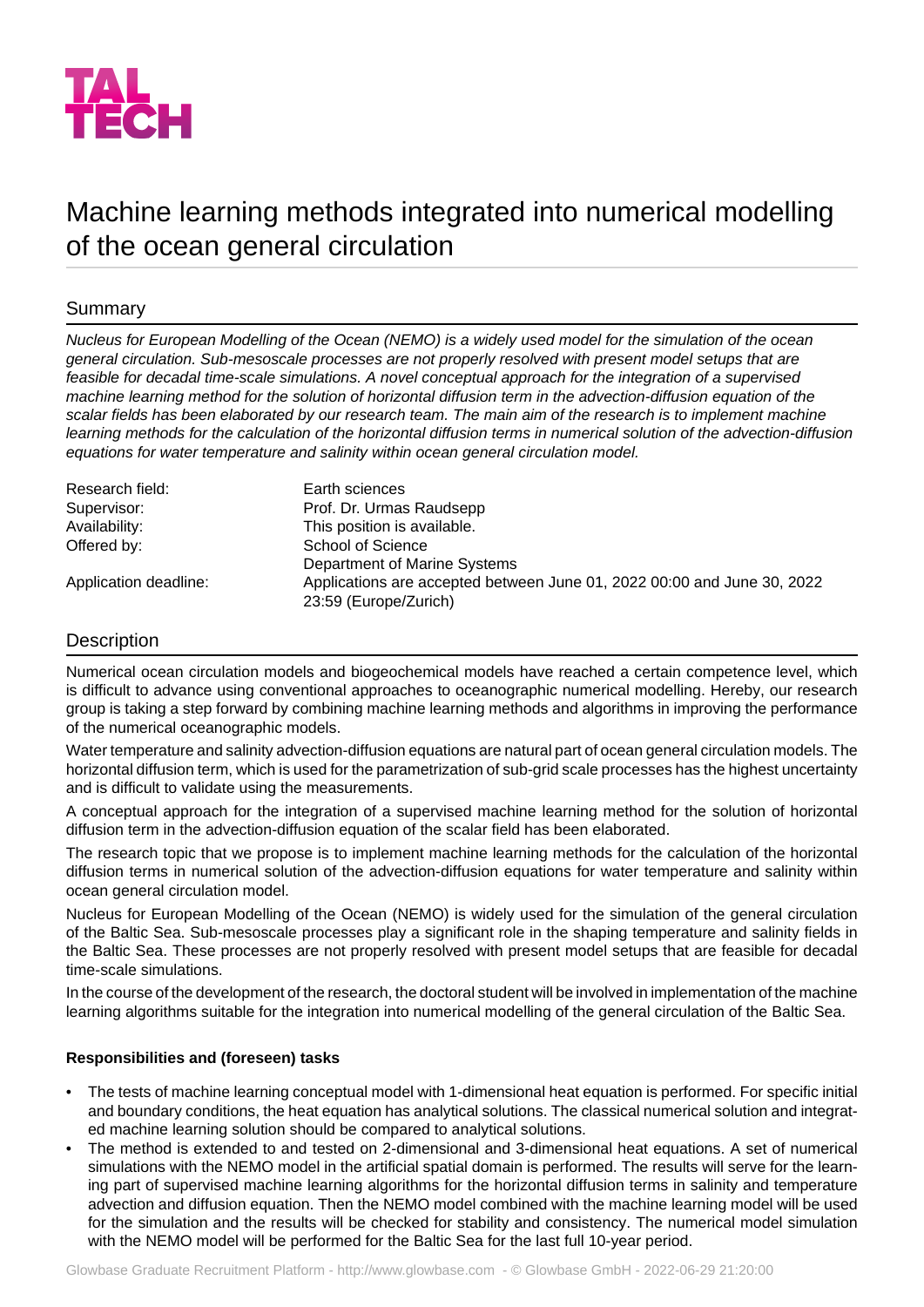

- The NEMO model results are analyzed with the focus on the energy of small-scale temperature and salinity features that are on the verge of what can be resolved with the numerical model grid. The simulation with a combined NEMO and machine learning model is performed for the Baltic Sea for the last full 10-year period. The results of the NEMO model and combined NEMO machine learning model is compared against the measurements in the Baltic Sea.
- The analysis of the NEMO model results and combined NEMO and machine learning model results with the focus on the advantages of the combined NEMO and machine learning model is performed.
- Extension of the topic of combined numerical model and machine learning model concept on the biogeochemical models. This topic will serve for the possible research for the PhD student to continue his studies as postdoc fellow abroad.

## **Applicants should fulfil the following requirements:**

- a master's degree in physics, mathematics, data analysis or oceanography
- a clear interest in the topic of the position
- excellent command of English
- strong and demonstrable analytical skills
- capacity to work both as an independent researcher and as part of an international team

## **The following experience is beneficial:**

- Basic knowledge of machine learning
- Programming in Matlab or Phyton
- Basic knowledge of numerical modelling
- Some experience of working with big data
- Some experience in HPC

### **We offer:**

- 4-year PhD position in one of the leading research departments in oceanography and related numerical modelling in Estonia
- The chance to do high-level research in cooperation with European research institutes in the framework of the Copernicus Marine Service
- Opportunities for conference visits, research stays and networking with leading universities and research centers in the fields of oceanography

### **About the research group**

Research Group on Modelling and Remote Sensing of Marine Dynamics, Tallinn University of Technology, School of Science, Department of Marine Systems.

The research group is conducting oceanographic process research based on scientific analysis to find cause-andeffect relationships. Innovative (operational) methods for monitoring the marine environment and analyzing changes are being developed, incl. weather forecasting and climate models applied to supercomputers, to elucidate the mechanisms of atmospheric and ocean interactions; and machine learning based algorithms for satellite image processing and model data analysis. The research group has a long experience in developing applications / methods of operational oceanography, the outputs of which are information provided to the public and public authorities on water level variability, ice conditions and other parameters of marine physics. The research group is making a significant contribution to the pan-European Copernicus program. In scientific process research and applied research, the strength of the research team is the use of big data (mass processing) for climate studies and statistical analysis of the properties of the marine environment, as well as for finding dynamic relationships.

## **Additional information**